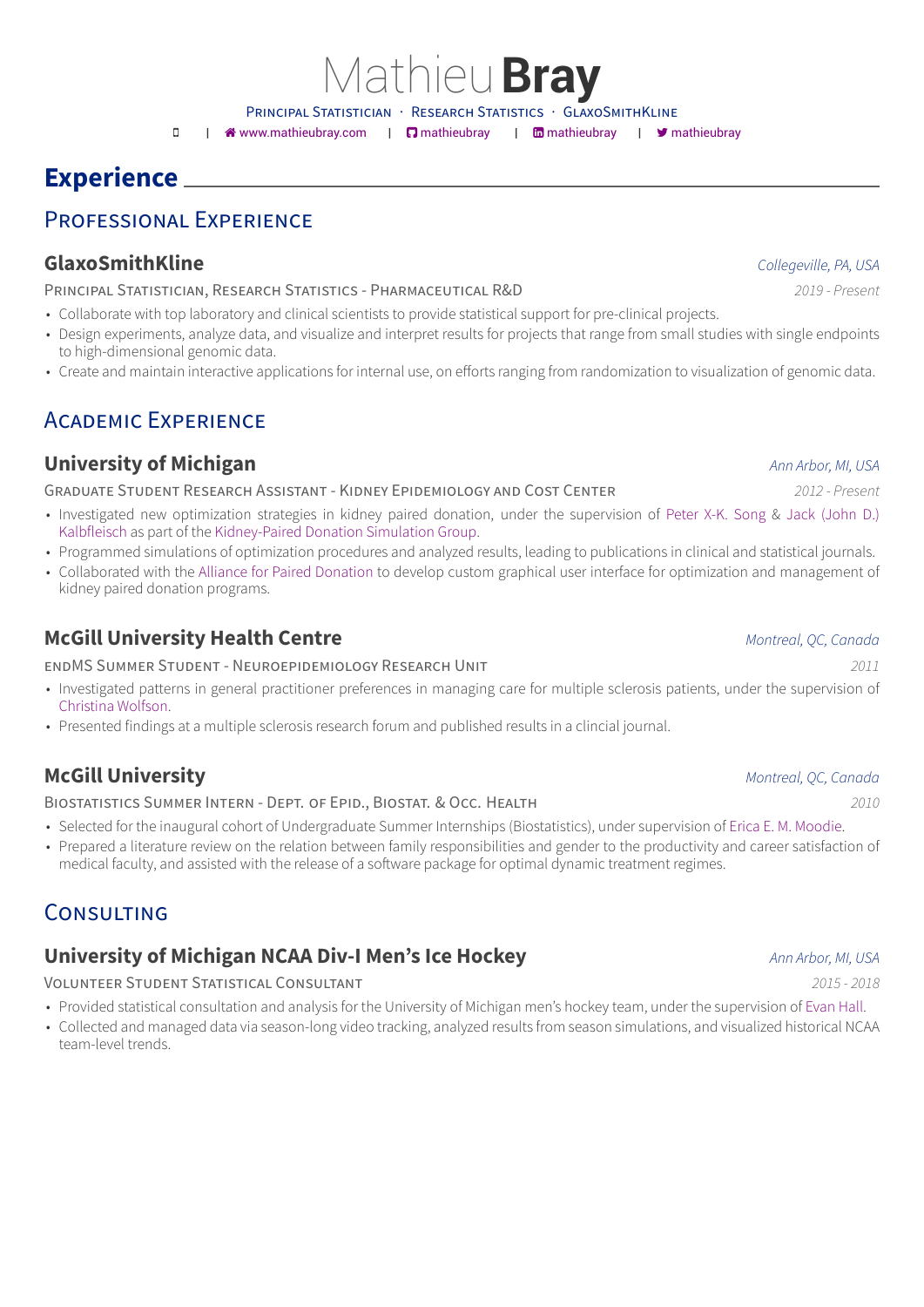#### **University of Michigan** *Ann Arbor, MI, USA*

PH.D. IN BIOSTATISTICS - CGPA: 4.00/4.00 *2012 - 2019*

- **Dissertation:** Advances in Methods, Algorithms and Software for Optimization and Simulation of Kidney Paired Donation Programs
- **Advisor:** Peter X-K. Song
- Degree Conferred May 2019

#### **McGill [University](http://www.umich.edu/~songlab/)** *Montreal, QC, Canada*

B.SC. JOINT HONOURS IN STATISTICS AND COMPUTER SCIENCE - CGPA: 3.83/4.00 *2009 - 2012*

- Distinction Top 25% of graduating class
- First Class Honours CGPA above 3.5
- Dean's Honour List 2010-2011 & 2009-2010

**Committees**

### **BFF5 - Fifth Bayesian, Fiducial & Frequentist Conference** *Ann Arbor, MI, USA*

#### MEMBER, ORGANIZING COMMITTEE *2017 - 2018*

- Member of the organizing committee for the Fifth Bayesian, Fiducial and Frequentist (BFF5) Conference (May 6-9, 2018).
- Coordinated with speakers and other guests, including drafting and sending speaker invitations, maintained the conference website, and organized committee meetings.

| <b>MSSISS - Michigan Student Symposium for Interdisciplinary</b><br><b>Statistical Sciences</b> | Ann Arbor, MI, USA |
|-------------------------------------------------------------------------------------------------|--------------------|
|-------------------------------------------------------------------------------------------------|--------------------|

BIOSTATISTICS REPRESENTATIVE, ORGANIZING COMMITTEE *2014 - 2015*

- Organized, advertised and hosted MSSISS 2015 (March 20, 2015).
- Selected student speakers, judged the student oral presentation competition, coordinated with the keynote speaker, and helped select the keynote speaker for the following year's event.

# **Distinctions**

|          | <b>Postgraduate Scholarship (Master's) PGS M NSERC</b>                   | 2012-2013 |
|----------|--------------------------------------------------------------------------|-----------|
| Declined | Alexander Graham Bell Canada Graduate Scholarship (Master's) CGS M NSERC | 2012-2013 |
| Declined | Bourse de Maitrise (Master's Scholarship) B1 FORNT                       | 2012-2013 |
|          | endMS Summer Studentship Award Multiple Sclerosis Society of Canada      | 2011      |
|          | Sir Edward Beatty Memorial Scholarship McGill University                 | 2011-2012 |
|          | <b>J.W. McConnell Scholarship McGill University</b>                      | 2009-2010 |

# **Skills**

## **COURSES**

- Theoretical Statistics (Probability & Distribution Theory, Biostatistical Inference, Large Sample Theory)
- Applied Statistics (Linear Regression, Generalized Linear Models, Linear Mixed Models, Analysis of Repeated Measures, Longitudinal Analysis, Categorical Data Analysis, Stochastic Processes, Survival Analysis)
- Modern Statistical Computing (Statistical Optimization, Penalized Regression, Advanced Bayesian Computation)
- Data Mining & Machine Learning (Dimension Reduction, Classification, Clustering, Graphical Models)

## TECHNICAL EXPERTISE

- Extensive experience with R (including application development using Shiny), C++ (including GUI programming with Qt)
- Moderate experience with C, Java, MATLAB, Python, SAS, SQL (including mySQL) & Tableau
- Familiarity with MapReduce framework (e.g. Hadoop, Pig, Spark) in controlled settings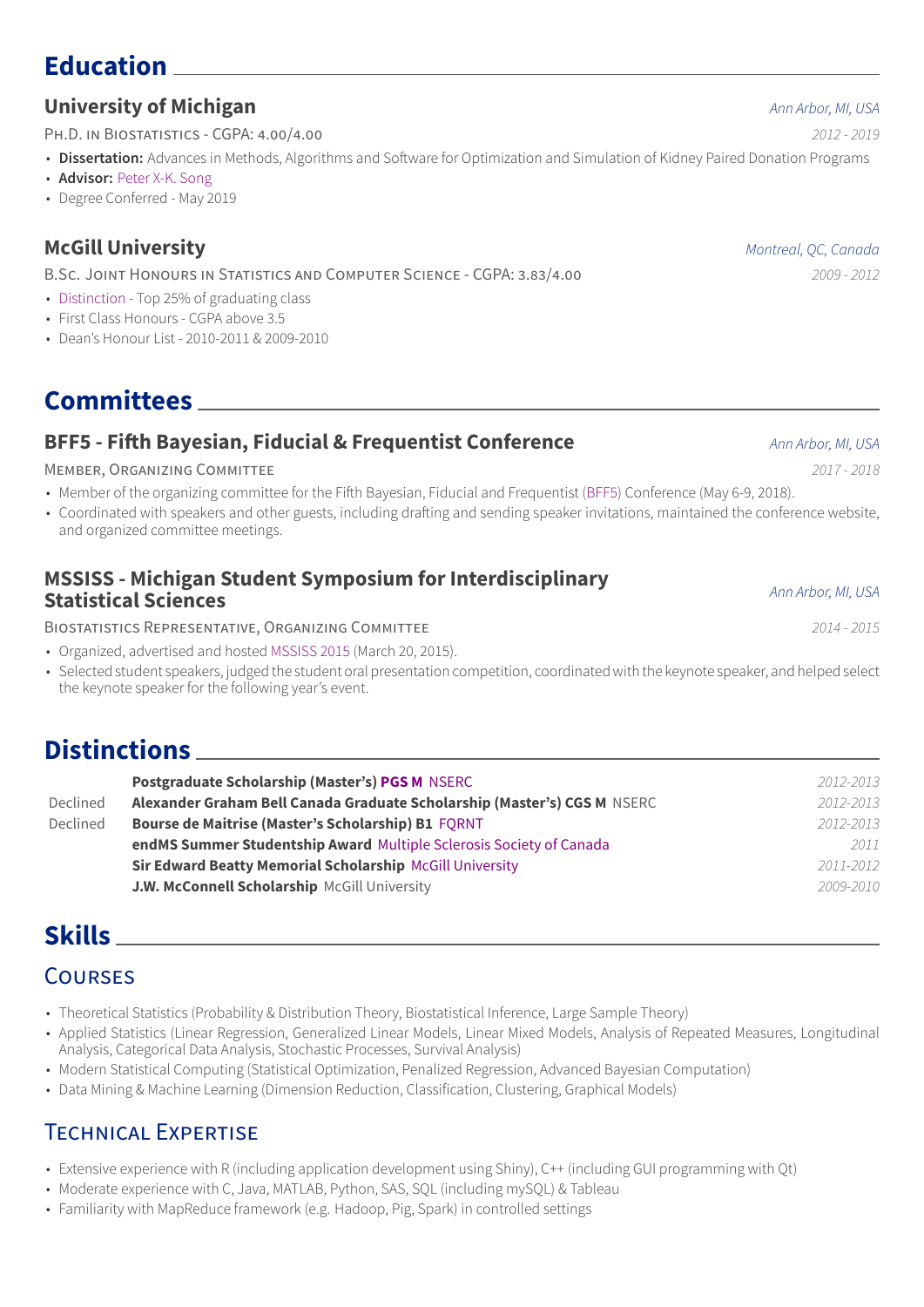- English (written and oral)
- Français (écrit et verbal)

# **Grants**

| <b>DiDi Chuxing</b>                                                                                                                                     |           |
|---------------------------------------------------------------------------------------------------------------------------------------------------------|-----------|
| CO-INVESTIGATOR                                                                                                                                         | 2018-2019 |
| • Wearable Devices to Monitor Driver's Adverse Health Conditions and Operational Safety (18-PAF08362)                                                   |           |
| <b>National Institutes of Health</b><br>CO-INVESTIGATOR<br>• Optimization and Simulation of Kidney Paired Donation Programs - Renewal (R01-DK093513-05) | 2016-2020 |

# **Presentations**

## ORAL PRESENTATIONS

| <b>JSM</b> - Online Non-Negative Tensor Decomposition with Application to Kidney Paired Donation<br><b>MSSISS</b> - Online Non-Negative Tensor Decomposition with Application to Kidney Paired<br>Donation                  | Vancouver, BC, Canada<br>Ann Arbor, MI, USA | 2018<br>2018 |
|-----------------------------------------------------------------------------------------------------------------------------------------------------------------------------------------------------------------------------|---------------------------------------------|--------------|
| <b>ENAR</b> - Assessing the Benefits of Multiple Incompatible Donors in Kidney Paired Donation<br><b>MSSISS</b> - Incorporating Candidates with Multiple Associated Incompatible Donors in Kidney<br><b>Paired Donation</b> | Washington D.C., USA<br>Ann Arbor, MI, USA  | 2017<br>2016 |
| endMS Rounds - General Practitioner Preferences in Managing Care for Multiple Sclerosis<br>Patients                                                                                                                         | Montreal, QC, Canada                        | 2011         |
| <b>POSTER PRESENTATIONS</b>                                                                                                                                                                                                 |                                             |              |
| ATC - Interactive Software for Simulation and Management of a Kidney Paired Donation<br>Program                                                                                                                             | Seattle, WA, USA                            | 2018         |
| <b>ATC</b> - Gains from Joining Kidney Paired Donation with Several Incompatible Donors                                                                                                                                     | Seattle, WA, USA                            | 2018         |
| <b>ATC</b> - A Visualization Software Platform for Managing a Kidney Paired Donation Program                                                                                                                                | Boston, MA, USA                             | 2016         |
| <b>ENAR</b> - Incorporating Candidates with Multiple Associated Incompatible Donors in Kidney<br><b>Paired Donation</b>                                                                                                     | Austin, TX, USA                             | 2016         |
| <b>MSSISS</b> - Incorporating Uncertainties and Contingencies in a Paired Donation Program                                                                                                                                  | Ann Arbor, MI, USA                          | 2014         |

**[ASN](http://atcmeetingabstracts.com/meetings/2016-american-transplant-congress/) Kidney Week** - Incorporating Uncertainties and Contingencies in a Paired Donation *Atlanta, GA, USA 2013* [Progra](https://www.enar.org/meetings/spring2016/index.cfm)m

# **[Publicatio](https://www.asn-online.org/education/kidneyweek/2013/)ns**

## JOURNAL ARTICLES

- Bray M, Wang W, Rees MA, Song PXK, Leichtman AB, Ashby VB, and Kalbfleisch JD (2019). KPDGUI: An Interactive Application for Optimization and Management of a Virtual Kidney Paired Donation Program. Computers in Biology and Medicine (Online) DOI: 10. 1016/j.compbiomed.2019.03.013
- Wang W, Bray M, Song PXK, and Kalbfleisch JD (2019). An Efficient Algorithm to Enumerate Sets with Fallbacks in a Kidney Paired Donation Program. Operations Research for Health Care 20(1): 45–55. DOI: 10.1016/j.orhc.2018.10.002
- Br[ay M, Wang W, Song PXK, and Kalbfle](https://doi.org/10.1016/j.compbiomed.2019.03.013)isch JD (2018). Valuing Sets of Potential Transplants in a Kidney Paired Donation Network. Statistics in Biosciences 10(1): 255-79. pol: 10.1007/s12561-018-9214-7